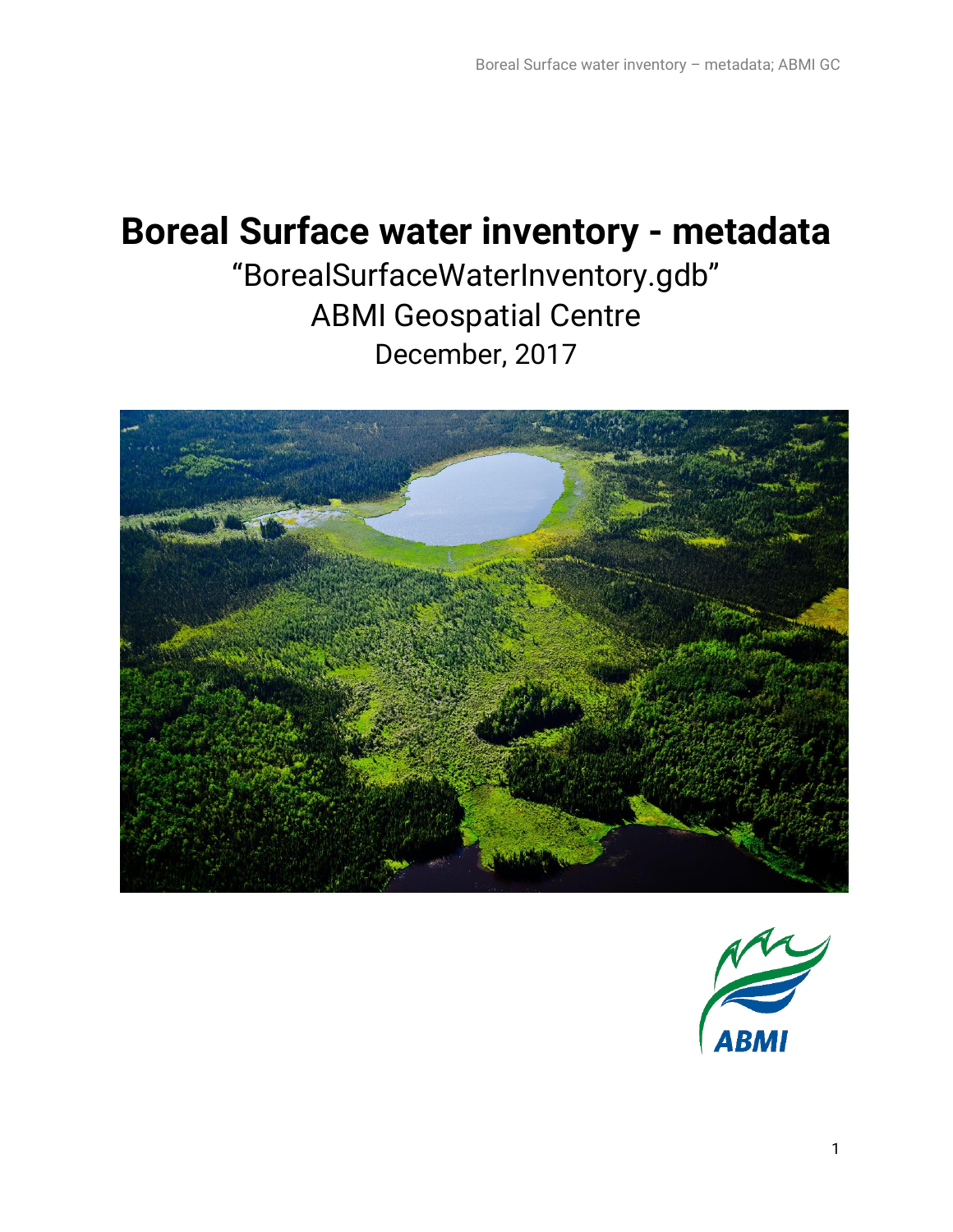# Contents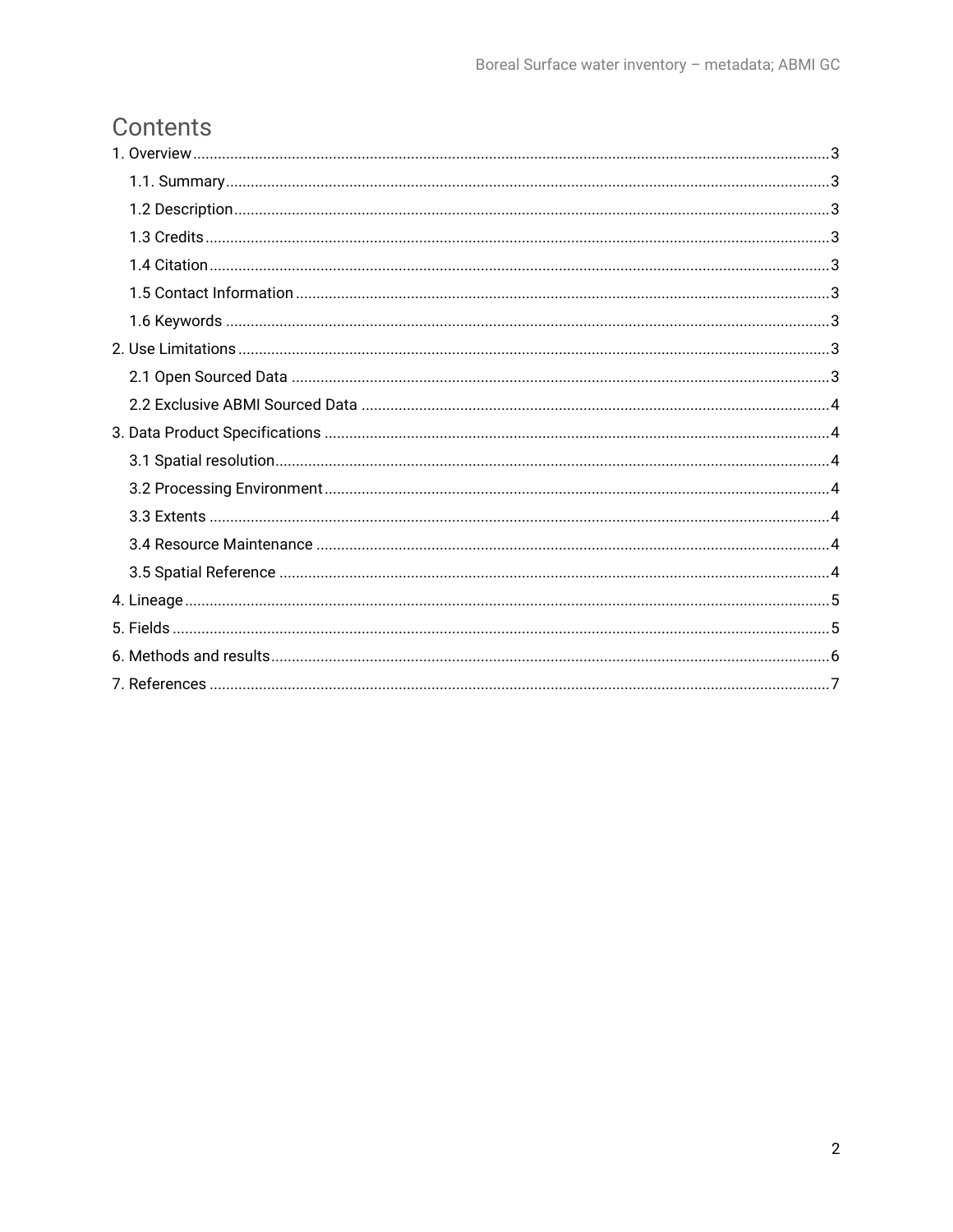### <span id="page-2-0"></span>1. Overview

### <span id="page-2-1"></span>1.1. Summary

The Boreal Surface water inventory is a polygon based data set describing the location and extent of waterbodies. It also provides attributes of the waterbodies such as name, temporal variability, average depth, and volume. It is created using 10-m resolution Sentine-1 and -2 imagery.

### <span id="page-2-2"></span>1.2 Description

This layer was developed from Sentinel-1 and -2 imagery from 2016 and 2017 (Copernicus Sentinel data [2016, 2017]). Variables from these images were used in a boosted regression tree modelling framework (Elith *et al.,* 2008) in R Statistical Software (R Core Team, 2013). ABMI 3x7 photo plots (ABMI, 2016) were used as training data for the model. Results were quality controlled with SPOT6 2016 1.5m resolution RGB images.

### <span id="page-2-3"></span>1.3 Credits

This dataset was developed and generated by the ABMI's Geospatial Centre Research Team.

### <span id="page-2-4"></span>1.4 Citation

This product should be cited with reference to the following document:

The Alberta Biodiversity Monitoring Institute Geospatial Centre. 2017. "Boreal Surface water inventory – technical documentation." Edmonton, Alberta, Canada.

### <span id="page-2-5"></span>1.5 Contact Information

If you have questions or concerns about the data, please contact: Geospatial Centre Alberta Biodiversity Monitoring Institute CW 405 Biological Sciences Centre University of Alberta Edmonton, Alberta, Canada, T6G 2E9 Email[: abmigc@ualberta.ca](mailto:abmigc@ualberta.ca)

### <span id="page-2-6"></span>1.6 Keywords

Alberta, Boreal Natural Region, remote sensing, water, wetlands, lakes, rivers, spatial modelling.

# <span id="page-2-7"></span>2. Use Limitations

This dataset was based on freely available open source Sentinel-1 and -2 data. This data may be freely used if cited properly.

### <span id="page-2-8"></span>2.1 Open Sourced Data

This dataset contains data originating from open sources, which has subsequently been enhanced through computer processing. The Open Sourced Data may be reproduced in whole or in part and in any form for educational, data collection or non-profit purposes without special permission from the ABMI provided acknowledgement of the source is made. No use of the Open Sourced Data may be made for resale without prior permission in writing from the ABMI. By accessing the Open Sourced Data, you agree to indemnify and hold harmless the ABMI and the ABMI's subsidiaries, affiliates, related parties, officers, directors, employees, agents, independent contractors, advertisers, partners, co-branders, and Open Sourced Data sources from any and all actions, proceedings, claims, demands, liabilities, losses, damages, and expenses which may be brought against or suffered by the ABMI or which it may sustain, pay or incur, arising or resulting from your violation of this clause. The Open Sourced Data is provided on an "As Is" and "As Available" basis and the ABMI does not guarantee that the Open Sourced Data will be suitable for your purposes or requirements. The ABMI further states that the Open Sourced Data is subject to change, and the ABMI gives no guarantee that the content is complete, accurate, error or virus free, or up to date. The ABMI disclaims all warranties, conditions, and other terms of any kind, whether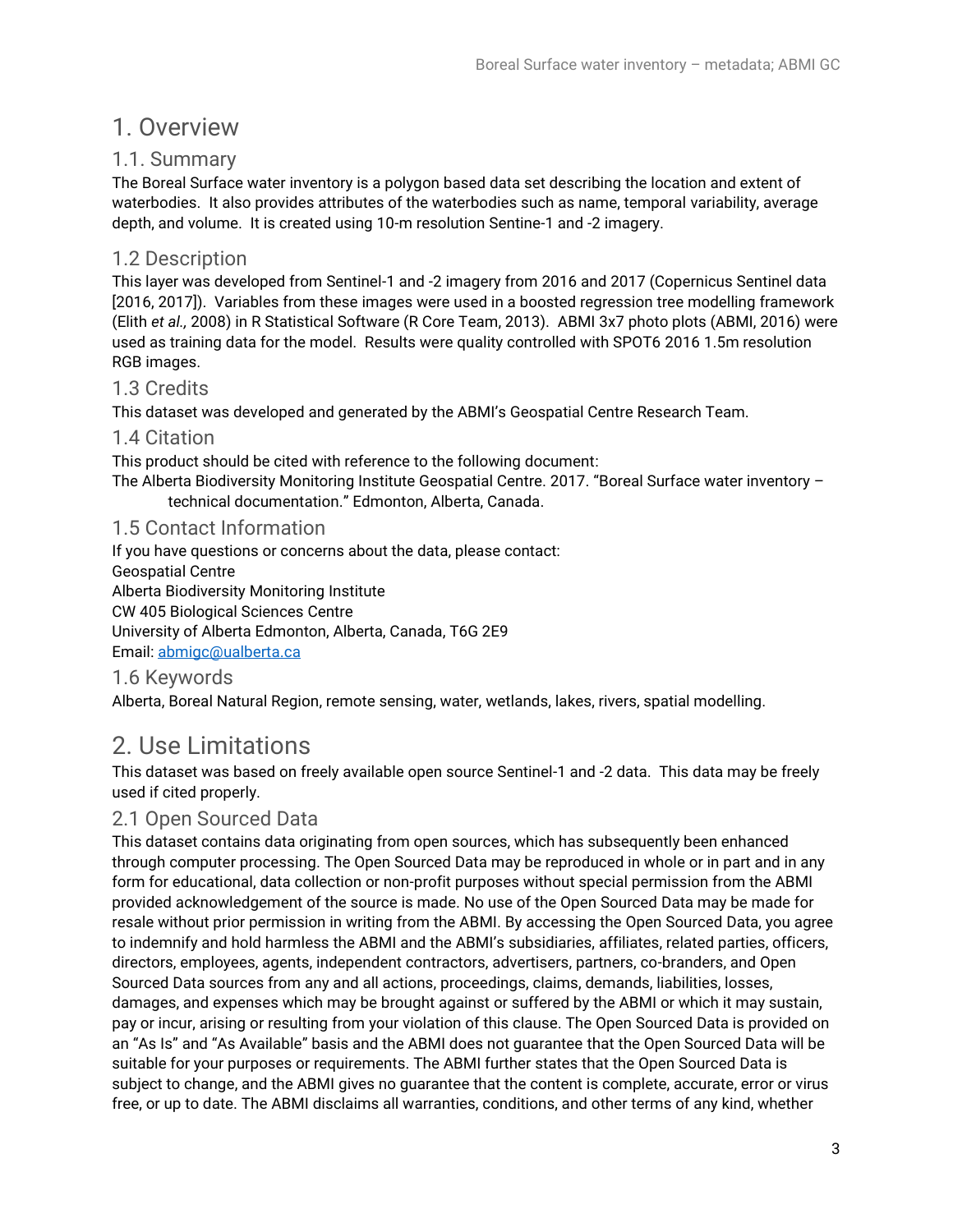express or implied, whether in contract, tort (including liability for negligence) or otherwise, including, but not limited to any implied term of satisfactory quality, fitness for a particular purpose, and any standard of reasonable care and skill.

### <span id="page-3-0"></span>2.2 Exclusive ABMI Sourced Data

This dataset contains data created by the ABMI through active visual interpretation and computer processing. The ABMI Sourced Data may be reproduced in whole or in part and in any form for educational, data collection or non-profit purposes without special permission from the ABMI provided acknowledgement of the source is made. No use of the ABMI Sourced Data may be made for resale without prior permission in writing from the ABMI. By accessing the ABMI Sourced Data, you agree to indemnify and hold harmless the ABMI and the ABMI's subsidiaries, affiliates, related parties, officers, directors, employees, agents, independent contractors, advertisers, partners, and co-branders, from any and all actions, proceedings, claims, demands, liabilities, losses, damages, and expenses which may be brought against or suffered by the ABMI or which it may sustain, pay or incur, arising or resulting from your violation of this clause. The ABMI Sourced Data is provided on an "As Is" and "As Available" basis and the ABMI does not guarantee that the ABMI Sourced Data will be suitable for your purposes or requirements. The ABMI further states that the ABMI Sourced Data is subject to change, and the ABMI gives no guarantee that the content is complete, accurate, error or virus free, or up to date. The ABMI disclaims all warranties, conditions, and other terms of any kind, whether express or implied, whether in contract, tort (including liability for negligence) or otherwise, including, but not limited to any implied term of satisfactory quality, fitness for a particular purpose, and any standard of reasonable care and skill.

# <span id="page-3-1"></span>3. Data Product Specifications

### <span id="page-3-2"></span>3.1 Spatial resolution

The Sentinel-1 and -2 bands used for this product have a resolution of 10m.

### <span id="page-3-3"></span>3.2 Processing Environment

Google Earth Engine code editor (Google Earth Engine Team, 2015), R 3.3.1 (R Core Team, 2013) and Microsoft Windows 7 Version 6.1 (Build 7601) Service Pack 1; Esri ArcGIS 10.3.0.4322.

<span id="page-3-4"></span>3.3 Extents West: -120.73◦ East: -109.08◦ North: 60.10◦ South: 51.43◦

#### <span id="page-3-5"></span>3.4 Resource Maintenance

Maintenance will be implemented as needed if errors are noticed. The boundaries of polygons will remain the same but removal of false water polygons will be done as frequently as necessary. New versions will be completed on an annual basis.

#### <span id="page-3-6"></span>3.5 Spatial Reference

NAD\_1983\_10TM\_AEP\_Forest WKID: 3400 Authority: EPSG Projection: Transverse Mercator False Easting: 500000.0 False Northing: 0.0 Central Meridian: -115.0 Scale Factor: 0.9992 Latitude of Origin: 0.0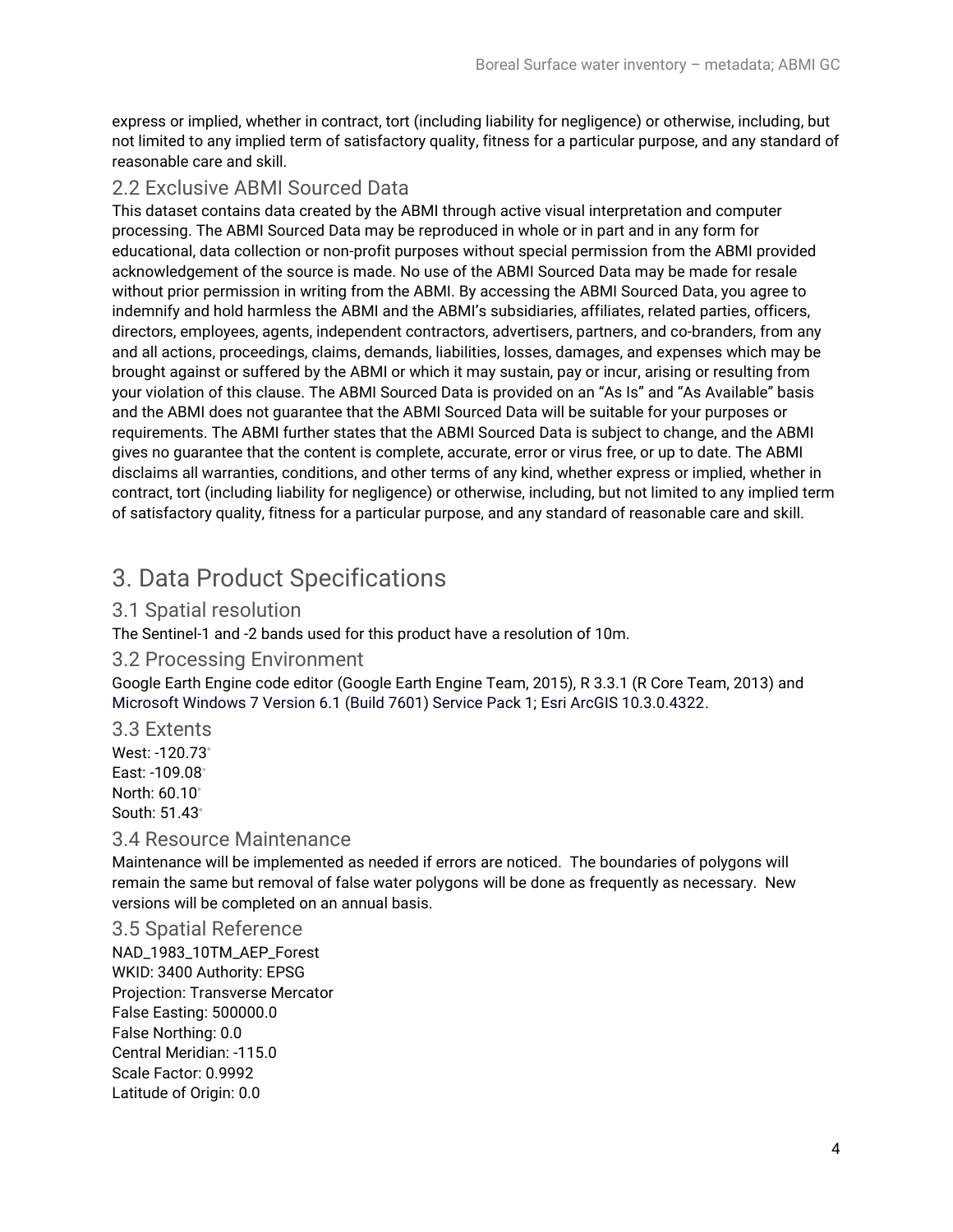Linear Unit: Meter (1.0) Geographic Coordinate System: GCS\_North\_American\_1983 Angular Unit: Degree (0.0174532925199433) Prime Meridian: Greenwich (0.0) Datum: D\_North\_American\_1983 Spheroid: GRS\_1980 Semimajor Axis: 6378137.0 Semiminor Axis: 6356752.314140356 Inverse Flattening: 298.257222101

### <span id="page-4-0"></span>4. Lineage

The Boreal Surface water inventory was built with and processed with open source data and freely available processing environment. This is the first version of this dataset and developed methodology is intended to be improved and enhanced in future versions. Results will be released for other areas of Alberta as they become available.

### <span id="page-4-1"></span>5. Fields

The Boreal Surface water inventory contain seven fields. The description of these attribute can be seen in Table 1.

| Field            | Values                                                                                                                                                                                                    | Data type | <b>Description</b>                                                                                                                                                             |
|------------------|-----------------------------------------------------------------------------------------------------------------------------------------------------------------------------------------------------------|-----------|--------------------------------------------------------------------------------------------------------------------------------------------------------------------------------|
| Name             |                                                                                                                                                                                                           | text      | The name of the waterbody taken from<br>the GoA Base Features Hydrography<br>Polygons (Government of Alberta, 2004<br>layer.                                                   |
| SP0T2016_QC      | "CORRECT" = Polygon was found to be<br>accurate with SPOT 2016 imagery.<br>"INACCURATE" = Polygon correctly<br>identified that there was water but the<br>waterbody boundaries was mapped<br>incorrectly. | text      | The accuracy status of the polygon with<br>reference to SPOT 2016 imagery.                                                                                                     |
| AREA_HA          |                                                                                                                                                                                                           | float     | The area of the polygon in hectares.                                                                                                                                           |
| <b>HTV</b>       | $1 - 100$                                                                                                                                                                                                 | integer   | The mean HTV value taken from the<br>hydro temporal variability data set<br>(DeLancey et al., 2018). HTV describes<br>the percent of time a 10-m pixel is<br>defined as water. |
| <b>PERMANENT</b> | "YES" = the waterbody was permanent<br>from 2014-2017.<br>"NO" = the waterbody was not<br>permanent through the 2017-2017<br>period.                                                                      | text      | The permance of the waterbody. HTV<br>values of 61-100 correspond to<br>permanent waterbodies and 10-60<br>correspond to ephemeral or recurring<br>waterbodies.                |
| Volume           | Volume in millions of cubic meters or<br><b>NULL</b>                                                                                                                                                      | float     | The volume of lakes over 10ha in<br>millions of cubic meters. Data taken<br>from the WWF HydroLAKES version 1.0<br>data (Messager et al., 2016).                               |
| AvgDepth         | Average depth in meters or NULL                                                                                                                                                                           | float     | The average depth of lakes over 10ha in<br>meters. Data taken from the WWF<br>HydroLAKES version 1.0 data (Messager<br>et al., 2016).                                          |

#### **Table 1: The fields in the Boreal Surface water inventory and their corresponding information.**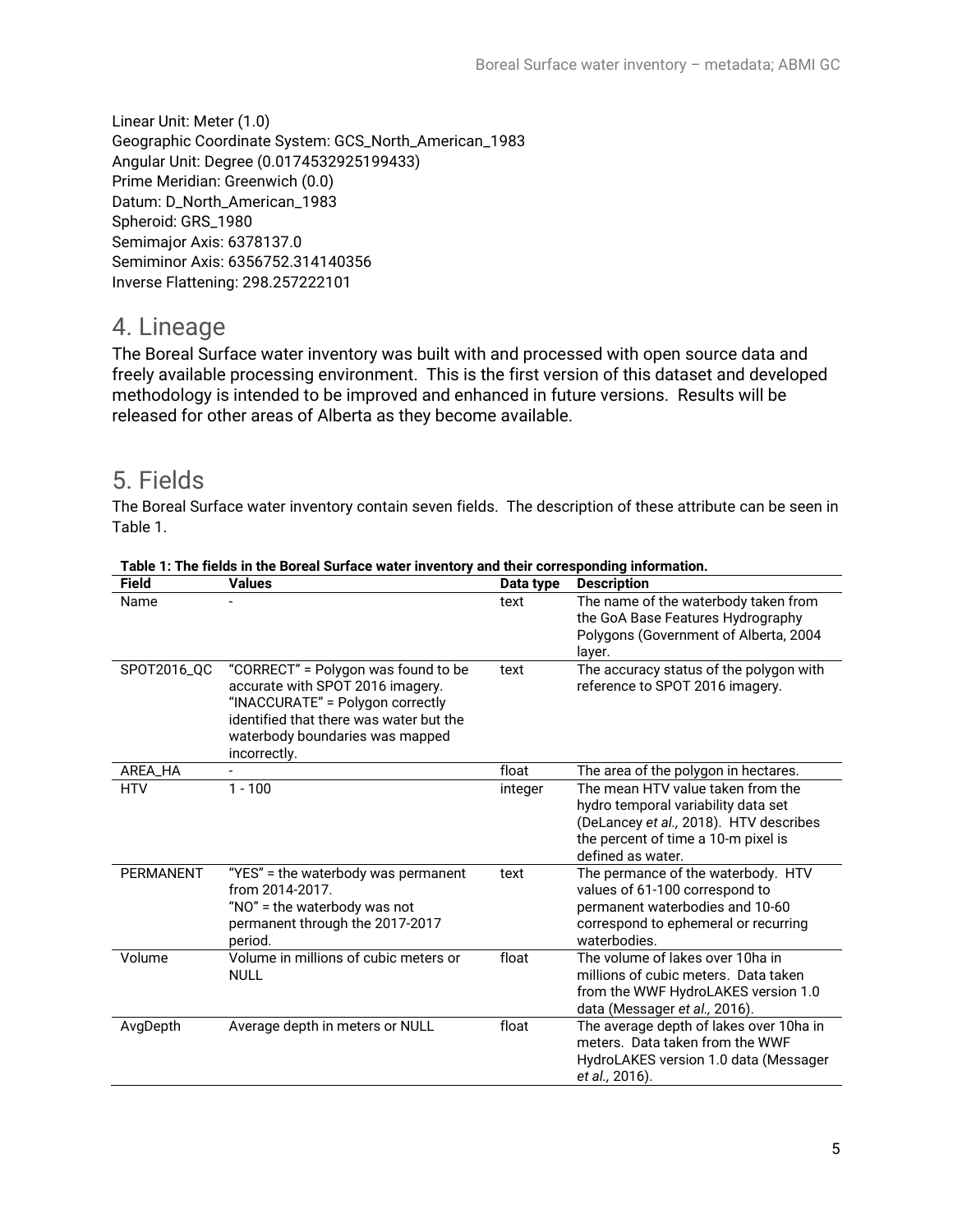# <span id="page-5-0"></span>6. Methods and results

Please refer to the Boreal Surface water inventory – technical documentation.